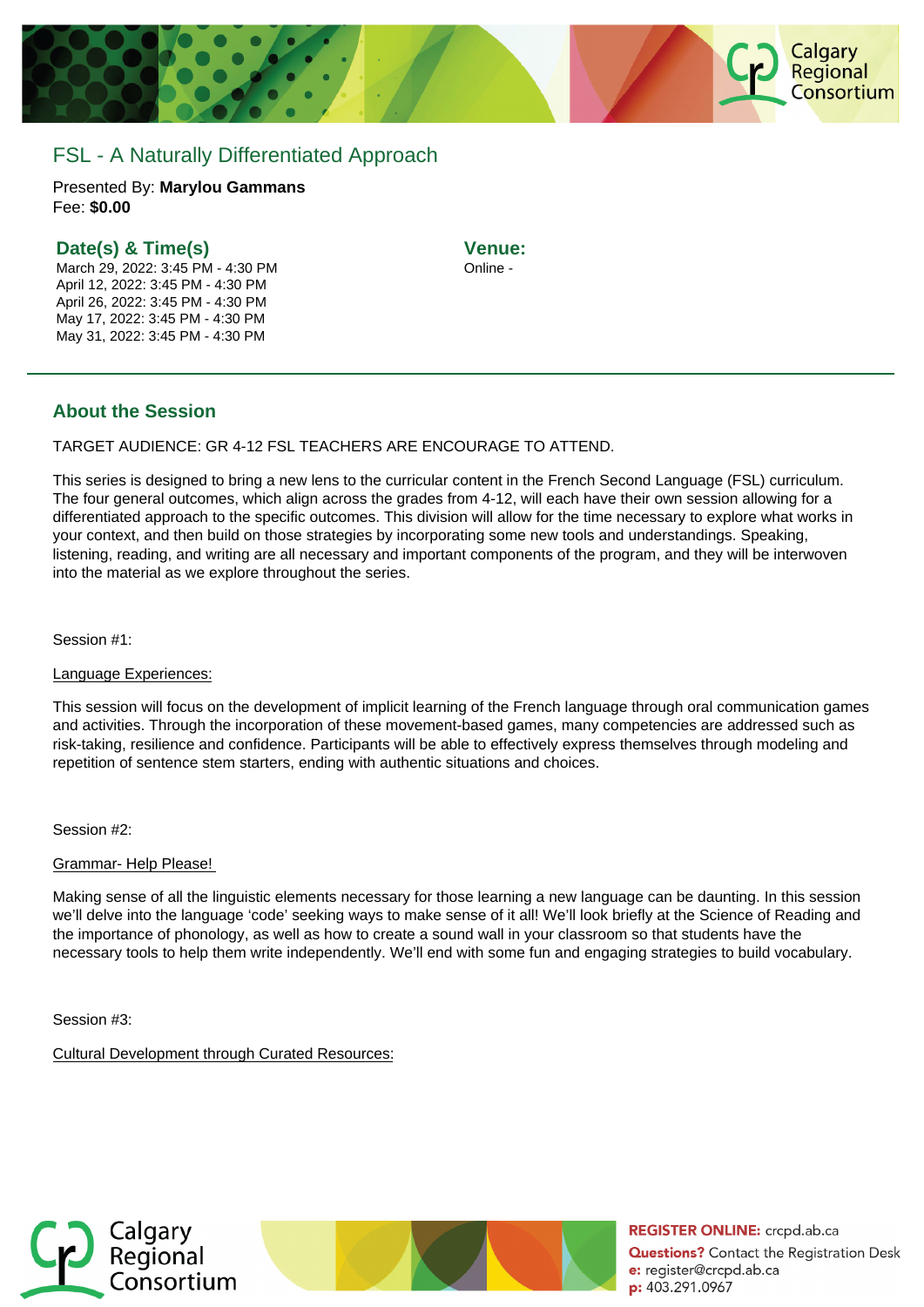

Interaction is one of the most important elements of FSL studies. Here we'll look some resources that share a variety of cultures, accents, and model how students can interact with others. We'll explore a some interactive resources that have multipoint entry (CEFR) and which are also designed for grades 4+. Who knows, some might just find their way into your lesson planning!

Session #4:

#### The Role of Metacognition in Learning:

Language learning is tough stuff! Learning a bit of the brain science behind it can strengthen our purpose and help us share the many benefits and importance of this endeavor.

After a brief overview of the benefits and second language learning and the brain (the Why), we'll look at a proven eightstep process to speak, read and write. (The How) We'll likely explore how to develop the oral component first; developing that internal-implicit grammar. Depending on timing, we'll then examine the steps in reading, leading to better comprehension, and then eventually writing, with the explicit understanding of grammar structures.

Session #5:

Language Café:

Come and celebrate your success', frustrations, realisations, and your next steps! This informal session, positioned as a language café, is to share your experiences, reflect upon them in a shared setting, and to connect with others. We hope to see you there!

## **About the Presenter(s)**

**Marylou Gammans** is an educational consultant and accredited teacher in Alberta. She is a certified presenter and trainer in Concept-Based Curriculum and Instruction (CBCI) after studying with Drs H. Lynn Erickson and Lois A. Lanning. She facilitates professional learning and works with a variety of districts in French and English. Marylou is also certified in Intensive French (NLA), a neurolinguistic approach that promotes learning a second language. She is a huge proponent of oral language in L2 acquisition. Her workshops blend elements of drama into topic areas allowing for the development of authentic links, and for them to become connected to the curriculum and daily life. Whether it's breaking down ideas of teaching according to concepts, learning a second language, exploring the Science of Reading, or guiding relationships, Marylou has always used a combination of unique strategies to help people build significant connections in their world.

Marylou Gammans est conseillère pédagogique et enseignante en Alberta. Elle est une présentatrice et une formatrice certifiée en Concept-Based Curriculum and Instruction (CBCI) après avoir étudié avec les docteurs H. Lynn Erickson et Lois A. Lanning. Elle facilite l'apprentissage professionnel et travaille avec une variété de districts en français et en anglais. Marylou est également certifiée en français intensif (ANL), une approche neurolinguistique qui favorise l'apprentissage d'une deuxième langue. Elle est une grande partisane de la langue orale dans l'acquisition d'une L2. Ses ateliers intègrent des éléments de théâtre dans les thèmes abordés, ce qui permet de développer des liens authentiques et de les relier au programme scolaire et à la vie quotidienne. Qu'il s'agisse de décomposer les idées d'enseignement en fonction des concepts, d'apprendre une deuxième langue, d'explorer la science de la lecture ou de guider les relations, Marylou a toujours utilisé une combinaison de stratégies uniques pour aider les gens à établir des liens significatifs dans leur monde.





**REGISTER ONLINE:** crcpd.ab.ca **Questions?** Contact the Registration Desk e: register@crcpd.ab.ca p: 403.291.0967